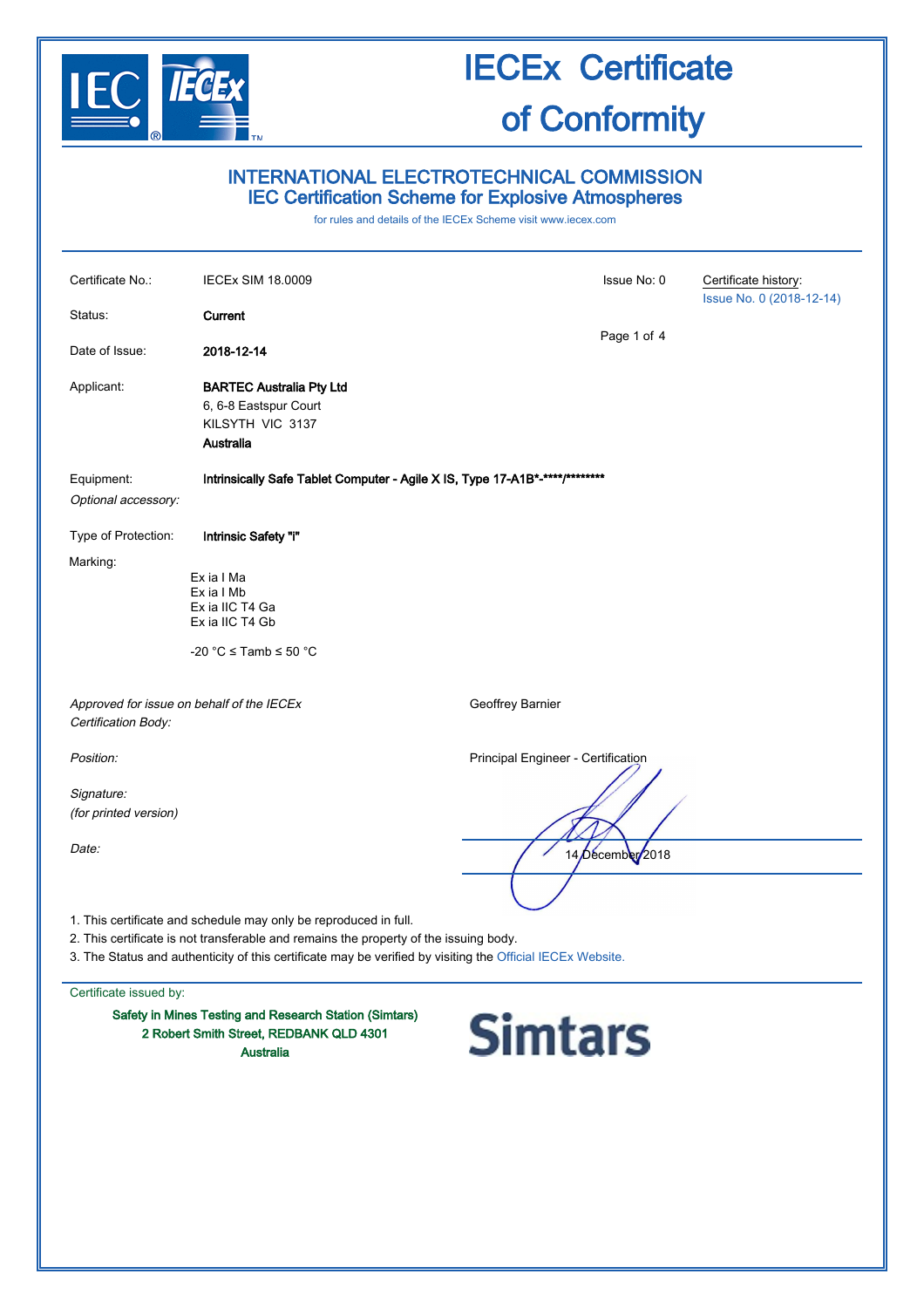

| Certificate No: | <b>IECEX SIM 18,0009</b>                                                     | Issue No: 0 |
|-----------------|------------------------------------------------------------------------------|-------------|
| Date of Issue:  | 2018-12-14                                                                   | Page 2 of 4 |
| Manufacturer:   | <b>BARTEC GmbH</b><br>Max-Eyth-Straße 16<br>97980 Bad Mergentheim<br>Germany |             |

Additional Manufacturing location(s):

#### Winmate Inc.

9F, No. 111-6 Shing-De Rd San-Chung Dist, New Taipei City 24158 R.O.C Taiwan

This certificate is issued as verification that a sample(s), representative of production, was assessed and tested and found to comply with the IEC Standard list below and that the manufacturer's quality system, relating to the Ex products covered by this certificate, was assessed and found to comply with the IECEx Quality system requirements. This certificate is granted subject to the conditions as set out in IECEx Scheme Rules, IECEx 02 and Operational Documents as amended.

#### STANDARDS:

The apparatus and any acceptable variations to it specified in the schedule of this certificate and the identified documents, was found to comply with the following standards:

| IEC 60079-0 : 2011<br>Edition:6.0 | Explosive atmospheres - Part 0: General requirements                          |
|-----------------------------------|-------------------------------------------------------------------------------|
| IEC 60079-11: 2011<br>Edition:6.0 | Explosive atmospheres - Part 11: Equipment protection by intrinsic safety "i" |

This Certificate does not indicate compliance with electrical safety and performance requirements other than those expressly included in the

Standards listed above.

#### TEST & ASSESSMENT REPORTS:

A sample(s) of the equipment listed has successfully met the examination and test requirements as recorded in

Test Report:

[US/UL/ExTR16.0185/00](http://iecex.iec.ch/extr/US.UL.ExTR16.0185.00) [US/UL/ExTR16.0185/01](http://iecex.iec.ch/extr/US.UL.ExTR16.0185.01)

Quality Assessment Report:

[DE/TUN/QAR06.0017/10](http://iecex.iec.ch/qar/DE.TUN.QAR06.0017.10) [GB/SIR/QAR15.0008/04](http://iecex.iec.ch/qar/GB.SIR.QAR15.0008.04)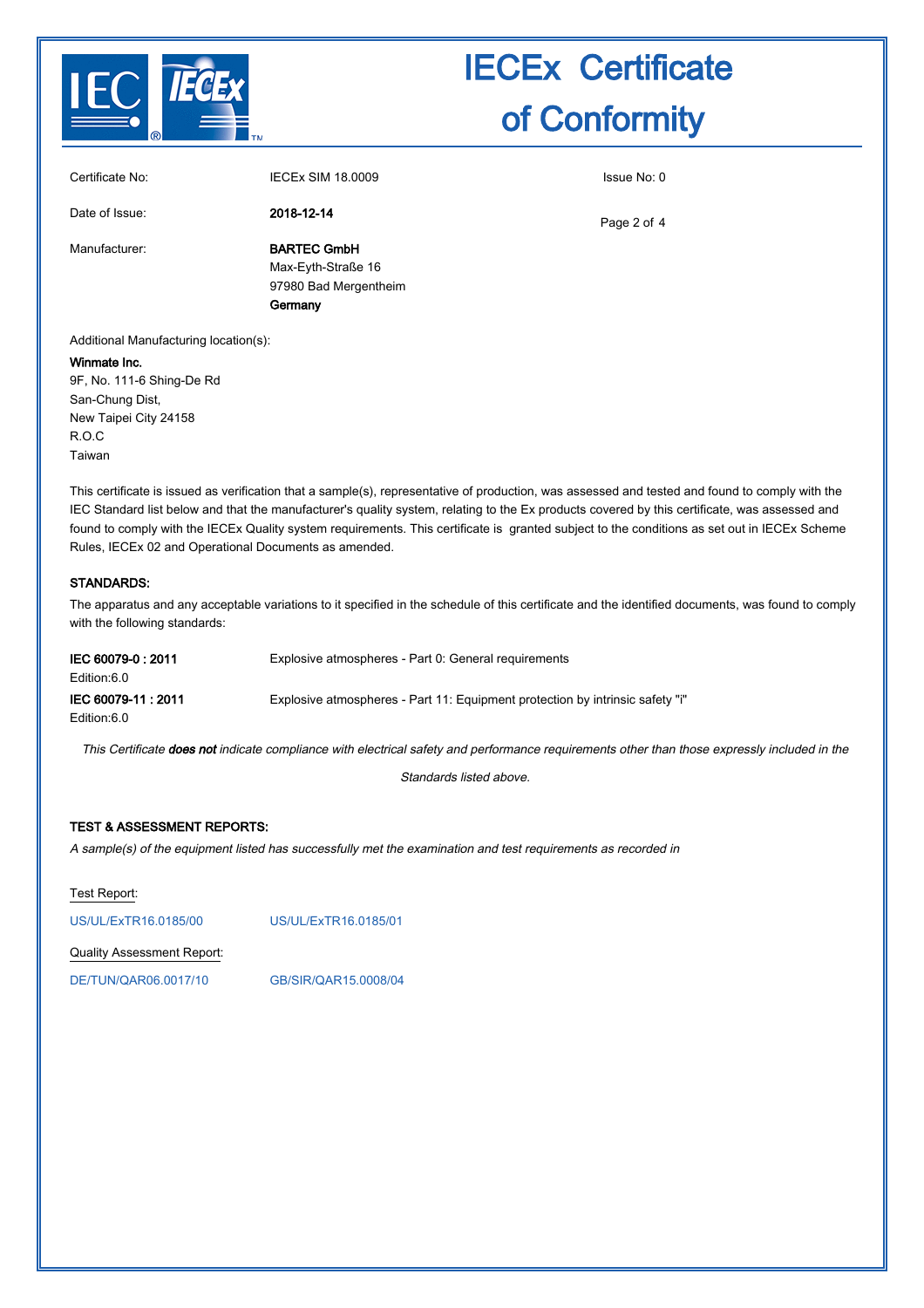

Certificate No: **IECEX SIM 18.0009** ISSUE No: 0

Date of Issue: 2018-12-14

Page 3 of 4

Schedule

#### EQUIPMENT:

Equipment and systems covered by this certificate are as follows:

The device covered by this certificate is a handheld tablet computer with touch screen. It is powered by a non-replaceable, rechargeable, internal battery and an optional, replaceable external battery pack. Connection facilities are provided for a USB stick, an SD card, a SIM card, and other external accessories. The device may be configured with a RFID/NFC reader and/or a laser barcode scanner.

#### SPECIFIC CONDITIONS OF USE: NO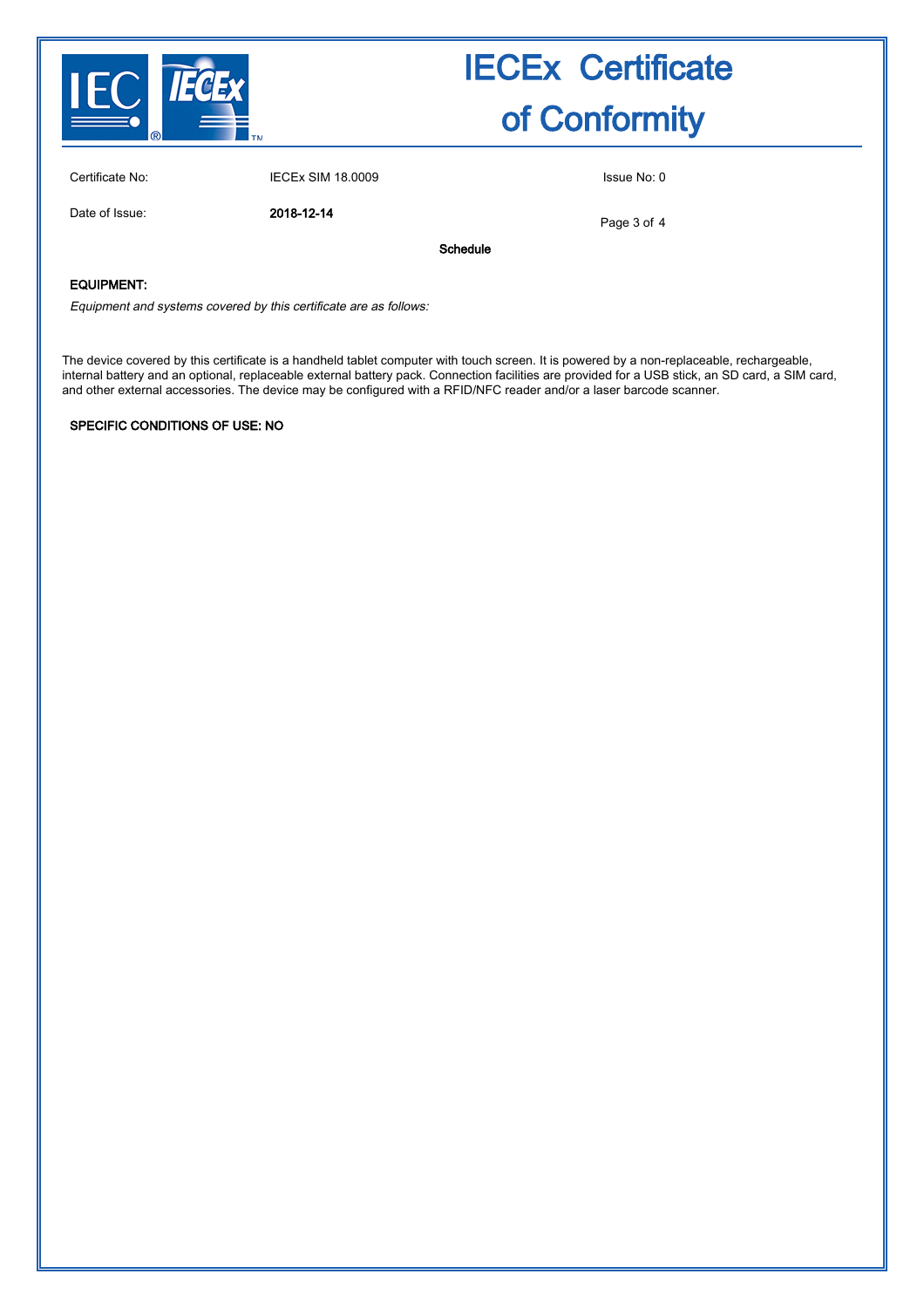

Certificate No: IECEx SIM 18.0009 Issue No: 0

Date of Issue: 2018-12-14

Page 4 of 4

Additional information:

The separately certified HART module identified in the test report US/UL/ExTR16.0185/01 (and covered by certificate IECEx EPS 15.0065X) for connection to the expansion port is not included in this certificate.

The product identified in the test report US/UL/ExTR16.0185/01 is covered by this certificate only.

Annex:

[IECEx SIM 18.0009-0 Bartec Agile Tablet Annex.pdf](http://iecex.iec.ch/cert/IECExSIM18.00090/$File/IECEx SIM 18.0009-0 Bartec Agile Tablet Annex.pdf)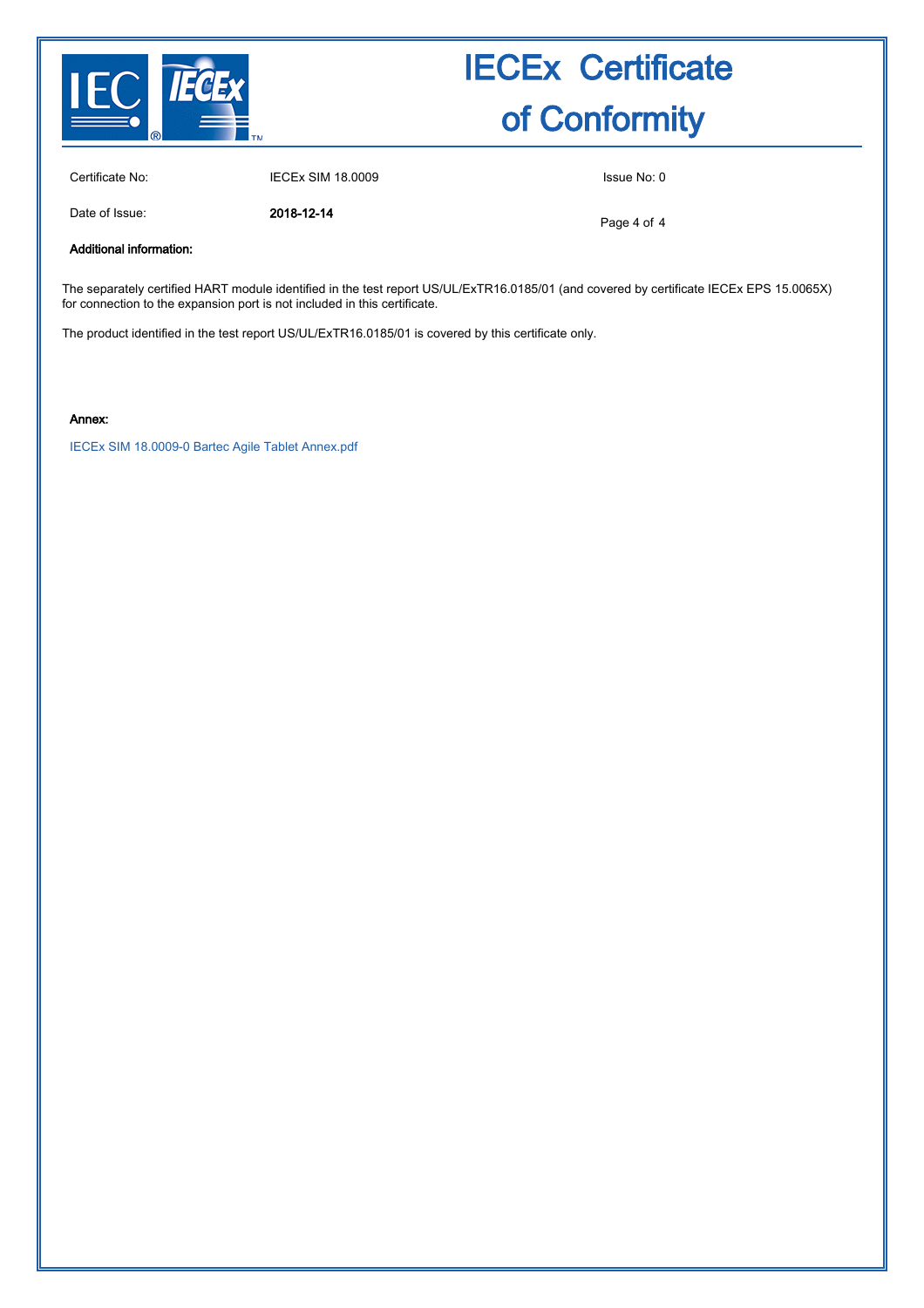

Certificate No.: **IECEx SIM 18.0009** ISSUE No.: 0 **Annex** Page 1 of 12

#### **Type Designation:**

Nomenclature for "Agile X IS" Tablet PC, Type 17-A1B\*-\*\*\*\*-\*\*\*\*\*\*\*\* Type 17- A1B**\***-\*\*\*\*/\*\*\*\*\*\*\*\* (Certification)

3 or 4 or A – Group II, Zone 1 Certified – Ex ia IIC T4 Gb 5 or 6 or B – Group II, Zone 0 Certified – Ex ia IIC T4 Ga C – Groups I and II, Zone 1 Certified – Ex ia IIC T4 Gb, Ex ia I Mb D – Groups I and II, Zone 0 Certified – Ex ia IIC T4 Ga, Ex ia I Ma E – Group I, Zone 1 Certified – Ex ia I Mb F – Group I, Zone 0 Certified – Ex ia I Ma Type 17- A1B\*-**\***\*\*\*/\*\*\*\*\*\*\*\* (Display) 1 – 10" Capacitive Type 17- A1B\*-\***\***\*\*/\*\*\*\*\*\*\*\* (WAN Carriers) 0 – None 1 or 2 – 4G/LTE Type 17- A1B\*-\*\***\***\*/\*\*\*\*\*\*\*\* (Operating System) 0-9 – Functions not affecting construction Type 17- A1B\*-\*\*\***\***/\*\*\*\*\*\*\*\* (Processor) 0-9 – Functions not affecting construction Type 17- A1B \*-\*\*\*\*/**\***\*\*\*\*\*\*\* (Memory) 0-9 – Functions not affecting construction Type 17- A1B \*-\*\*\*\*/\***\***\*\*\*\*\*\* (Memory) 0-9 – Functions not affecting construction Type 17- A1B \*-\*\*\*\*/\*\***\***\*\*\*\*\* (Camera) 0 – None 1 – 5MP Rear, 2MP Front Type 17- A1B \*-\*\*\*\*/\*\*\***\***\*\*\*\* (External Battery) 0 – None 1 – 7.4V / 4200mAh Type 17- A1B \*-\*\*\*\*/\*\*\*\***\***\*\*\* (Data Acquisition) 0 – None

1 – RFID HF/NFC

Type 17- A1B \*-\*\*\*\*/\*\*\*\*\***\***\*\* (Scanner) 0 – None 1 – 1D/2D-Imager SE4500

Type 17- A1B \*-\*\*\*\*/\*\*\*\*\*\***\*\*** (Customer variants) A-Z/0-9 – Customer Variants not affecting construction

Certificate issued by:

**Safety in Mines Testing and Research Station (Simtars) 2 Robert Smith Street REDBANK QLD 4301 Australia**

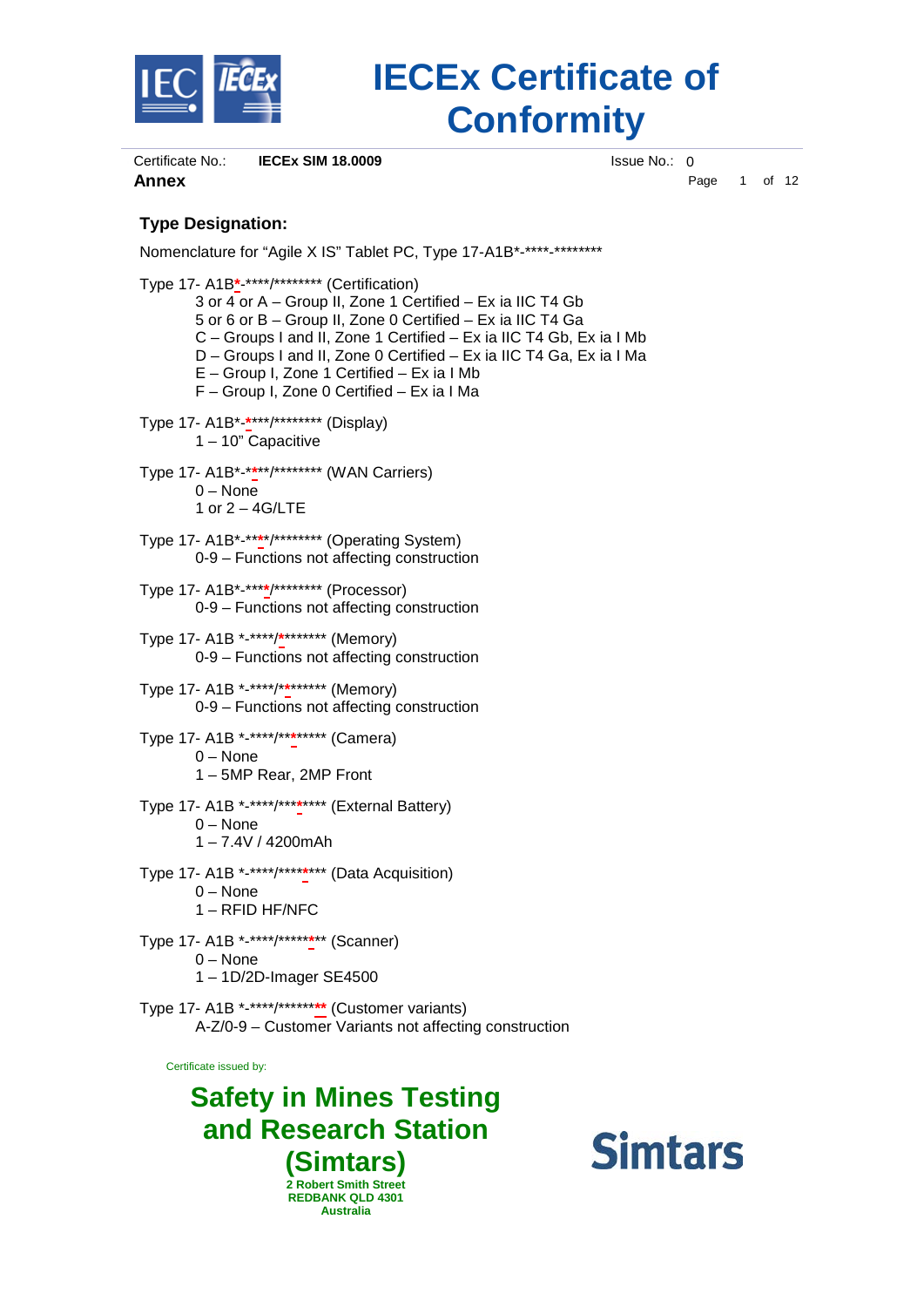

Certificate No.: **IECEx SIM 18.0009** Issue No.: 0<br>**Annex** P

**Annex** Page 2 of 12

#### **Manufacturer's documents:**

| <b>Drawing No</b>                        | <b>Subject</b>                                                                                                             | Rev. | Date       |
|------------------------------------------|----------------------------------------------------------------------------------------------------------------------------|------|------------|
| 11-A1B4-6A0001 V1                        | <b>Documentation Overview</b><br><b>Tablet PC</b><br>Type: 17-A1B*-****-********                                           |      | 12.10.2018 |
| 11-A1B4-610001<br>(Sheets 1 to 66 of 66) | <b>Approval documentation</b><br><b>Tablet PC</b><br>Type: 17-A1B *-****-*********                                         | A    | 02.10.2018 |
| 11-A1B4-610002<br>(Sheets 1 to 17 of 17) | Approval bill of materials (BOM)<br><b>Tablet PC</b><br>Div1/Zone1<br>Type: 17-A1B *-****-*********                        | A    | 11.10.2018 |
| 11-A1B4-610003                           | <b>Dimension Drawing</b><br><b>Tablet-PC</b><br>Div1/Zone1<br>Type: 17-A1B*-****-********                                  | A    | 25.01.2017 |
| 11-A1B4-610004<br>(Sheets 1 to 5 of 5)   | <b>Dimension Drawing</b><br><b>Front housing</b><br><b>Tablet-PC</b><br>Type: 17-A1B4*-1***-****                           |      | 21.12.2016 |
| 11-A1B4-610005<br>(Sheets 1 to 3 of 3)   | <b>Dimension drawing</b><br><b>Back housing</b><br><b>Tablet-PC</b><br>Type: 17-A1B*-****-********                         | A    | 25.01.2017 |
| 11-A1B4-610006<br>(Sheets 1 to 3 of 3)   | Dimension drawing<br>Main board<br><b>Tablet-PC</b><br>Type: 17-A1B*-****-********                                         | A    | 05.07.2017 |
| 11-A1B4-610007<br>(Sheets 1 to 3 of 3)   | Dimension drawing<br><b>Internal battery</b><br><b>Tablet-PC</b><br>Type: 17-A1B*-****-****                                |      | 21.12.2016 |
| 11-A1B4-610008<br>(Sheets 1 to 4 of 4)   | <b>Dimension drawing</b><br><b>External battery</b><br><b>Tablet-PC</b><br>Type: 17-A1B*-****-****                         |      | 21.12.2016 |
| 11-A1B4-610009<br>(Sheets 1 to 7 of 7)   | <b>Approval drawing</b><br><b>Display Assembly</b><br>For Tablet-PC, Display HYDIS HV101WU1<br>Type: 17-A1B4-****-******** |      | 19.12.2016 |
| 11-A1B4-610011<br>(Pages 1 to 8 of 8)    | <b>SS450</b><br><b>Tablet PC</b><br>Type: 17-A1B4-****-********                                                            | A    | 28.09.2017 |
| 11-A1B4-610013<br>(Sheets 1 to 8 of 8)   | Agile X IS<br><b>SE4500</b><br><b>Rework Instruction</b>                                                                   |      | 19.12.2016 |

**(Drawing list continued next page)**

Certificate issued by:

**Safety in Mines Testing and Research Station (Simtars) 2 Robert Smith Street REDBANK QLD 4301 Australia**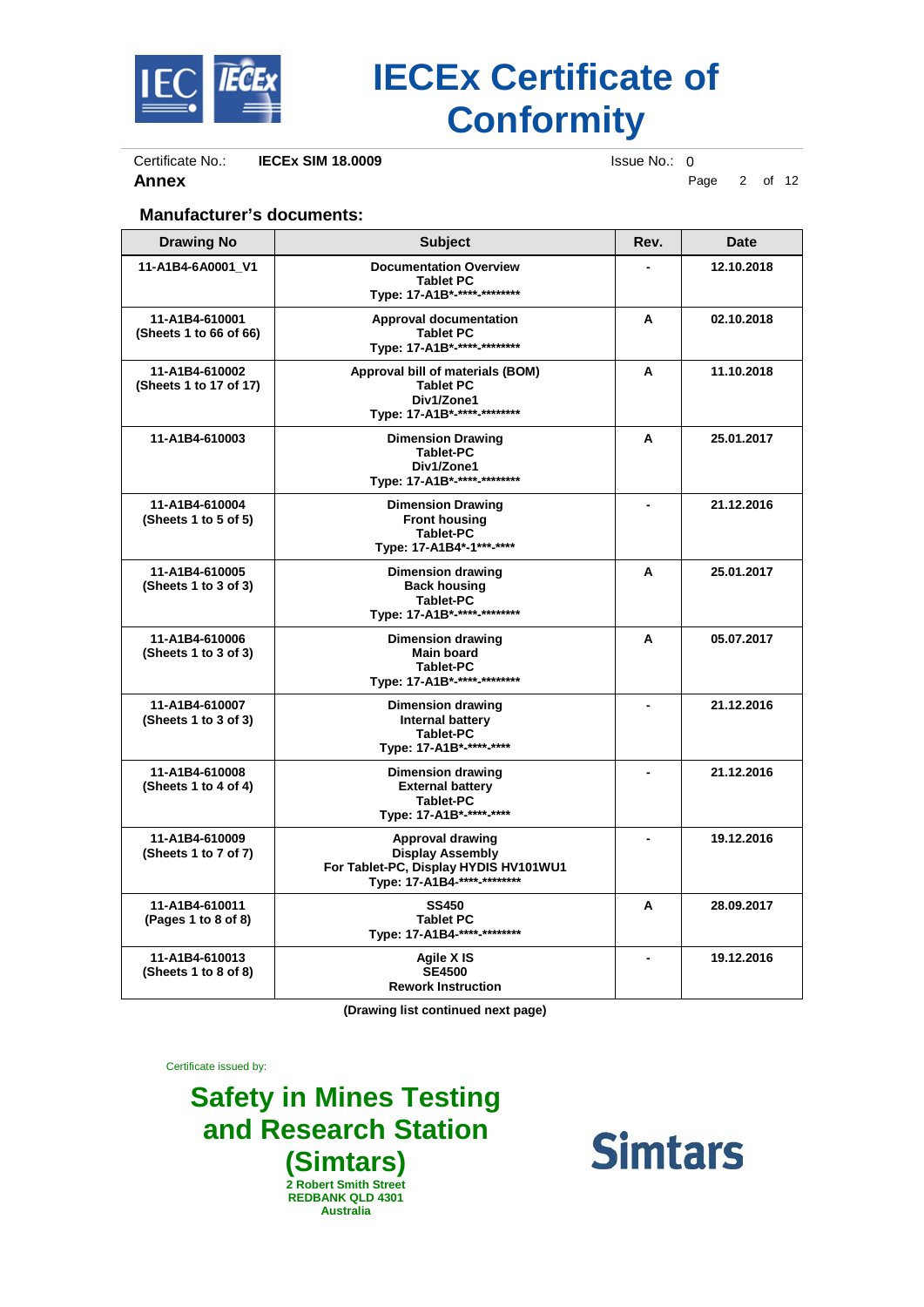

Certificate No.: **IECEx SIM 18.0009** Issue No.: 0<br>**Annex** P

**Annex** Page 3 of 12

| <b>Drawing No</b>                            | <b>Subject</b>                                                                                                           | Rev. | <b>Date</b> |
|----------------------------------------------|--------------------------------------------------------------------------------------------------------------------------|------|-------------|
| 11-A1B4-610015                               | <b>Block Diagram</b><br><b>Tablet PC</b><br>Type 17-A1B4-****-********                                                   |      | 2016-08-11  |
| 11-A1B4-610015-HLP<br>(Sheets 1 to 3 of 3)   | <b>Voltage Level Diagram</b><br><b>Tablet PC</b><br>Type 17-A1B4-****-********                                           |      | 2016-09-14  |
| 11-A1B4-610016-SCH<br>(Sheets 1 to 52 of 52) | <b>BTZ1-210</b><br><b>Tablet PC</b><br>Type: 17-A1B4-****-********                                                       | A    | 28.09.2017  |
| 11-A1B4-610016-SCH<br>(Sheets 1 to 52 of 52) | <b>BTZ1-220</b><br><b>Tablet PC</b><br>Type: 17-A1B4-****-********                                                       | в    | 21.09.2018  |
| 11-A1B4-610016-BOM<br>(Sheets 1 to 23 of 23) | Approval bill of material (BOM)<br><b>Mainboard BTZ1-210</b><br>Type: 17-A1B*-****-********<br><b>Tablet PC</b>          | A    | 28.09.2017  |
| 11-A1B4-610016-BOM<br>(Sheets 1 to 23 of 23) | Approval bill of material (BOM)<br><b>Mainboard BTZ1-220</b><br>Type: 17-A1B*-****-********<br><b>Tablet PC</b>          | в    | 21.09.2018  |
| 11-A1B4-610016-PCB<br>(Pages 1 to 10 of 10)  | <b>BTZ1-210</b><br><b>Tablet PC</b><br>Type: 17-A1B4-****-********                                                       | A    | 28.09.2017  |
| 11-A1B4-610016-PCB<br>(Pages 1 to 10 of 10)  | <b>BTZ1-220</b><br><b>Tablet PC</b><br>Type: 17-A1B4-****-********                                                       | в    | 21.09.2018  |
| 11-A1B4-610016-ASY<br>(Pages 1 and 2 of 2)   | <b>BTZ1-210</b><br><b>Tablet PC</b><br>Type: 17-A1B4-****-********                                                       | A    | 28.09.2017  |
| 11-A1B4-610016-ASY<br>(Pages 1 and 2 of 2)   | <b>BTZ1-220</b><br><b>Tablet PC</b><br>Type: 17-A1B4-****-********                                                       | в    | 21.09.2018  |
| 11-A1B4-610017-SCH<br>(Sheets 1 to 7 of 7)   | <b>BTF2-210</b><br><b>Tablet PC</b><br>Type: 17-A1B4-****-********                                                       | A    | 20.09.2017  |
| 11-A1B4-610017-BOM<br>(Sheets 1 to 3 of 3)   | Approval bill of material (BOM)<br><b>MB Extension Board BTF2-210</b><br>Type: 17-A1B4-****-********<br><b>Tablet PC</b> | A    | 09.10.2017  |
| 11-A1B4-610017-PCB<br>(Pages 1 to 6 of 6)    | <b>BTF2-210</b><br><b>Tablet PC</b><br>Type: 17-A1B4-****-********                                                       | A    | 20.09.2017  |
| 11-A1B4-610017-ASY<br>(Pages 1 to 3 of 3)    | <b>BTF2-210</b><br><b>Tablet PC</b><br>Type: 17-A1B4-****-********                                                       | A    | 20.09.2017  |

**(Drawing list continued next page)**

Certificate issued by:

**Safety in Mines Testing and Research Station (Simtars) 2 Robert Smith Street REDBANK QLD 4301 Australia**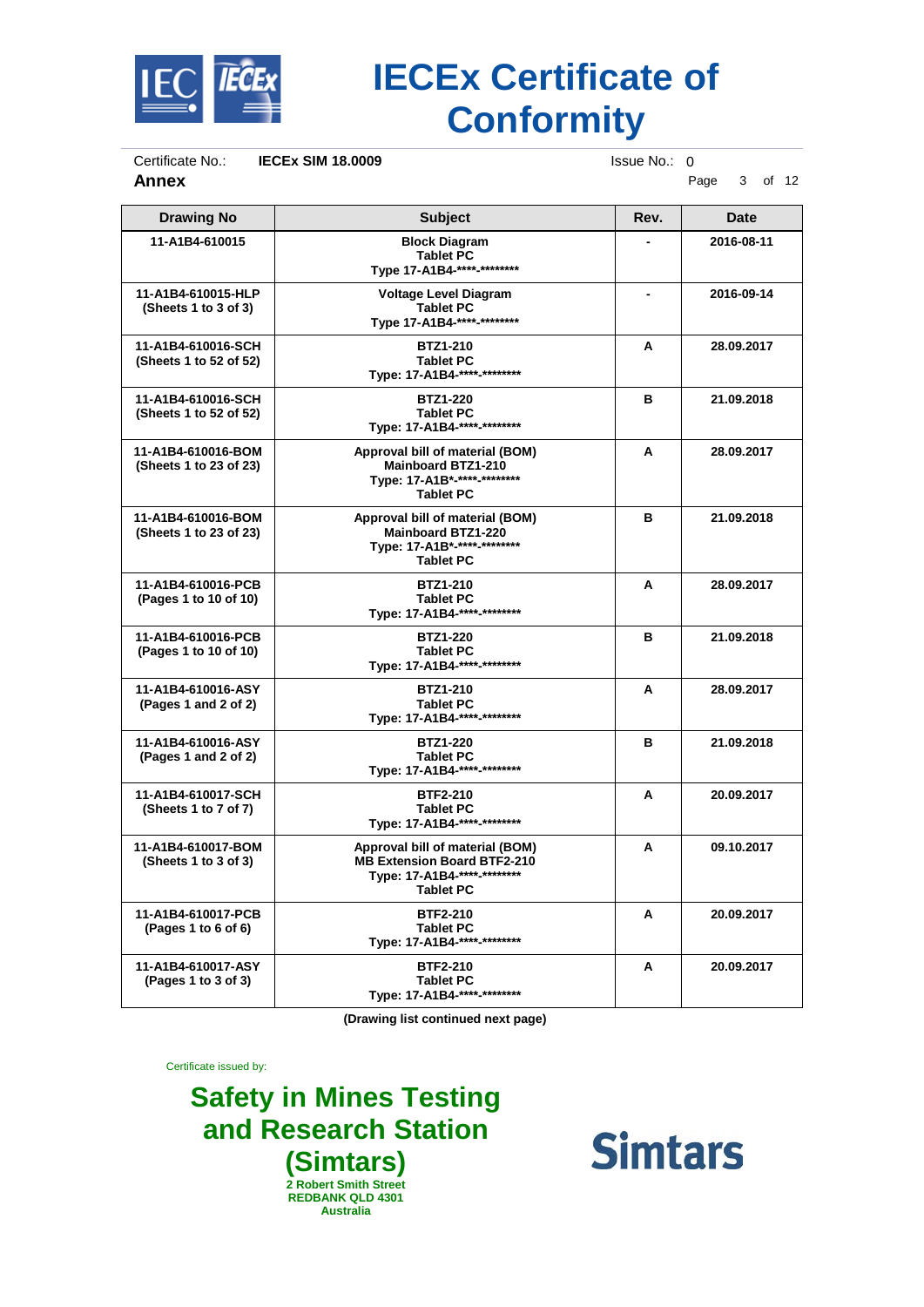

Certificate No.: **IECEx SIM 18.0009** Issue No.: 0<br>**Annex** Page **Annex** Page 4 of 12

| <b>Drawing No</b>                          | <b>Subject</b>                                                                                                                | Rev.     | <b>Date</b> |
|--------------------------------------------|-------------------------------------------------------------------------------------------------------------------------------|----------|-------------|
| 11-A1B4-610018-SCH<br>(Sheets 1 to 6 of 6) | <b>BTIF (Interface Board)</b><br><b>Tablet PC</b><br>Type: 17-A1B4-****-********                                              | 0        | 19.09.2016  |
| 11-A1B4-610018-BOM<br>(Sheets 1 to 4 of 4) | Approval bill of material (BOM)<br><b>Display Interface Board BTIF-200</b><br>Type: 17-A1B4-****-********<br><b>Tablet PC</b> | A        | 16.01.2017  |
| 11-A1B4-610018-PCB<br>(Pages 1 to 7 of 7)  | <b>BTIF-200</b><br><b>Tablet PC</b><br>Type: 17-A1B4-****-********                                                            | $\bf{0}$ | 19.09.2016  |
| 11-A1B4-610018-ASY                         | <b>BTIF-200</b><br><b>Tablet PC</b><br>Type: 17-A1B4-****-********                                                            | $\bf{0}$ | 19.09.2016  |
| 11-A1B4-610018-HLP<br>(Sheets 1 to 5 of 5) | <b>Thermal Cutoff Assembly</b><br><b>For Tablet PC</b><br>Type 17-A1B4-**** <sub>-*********</sub>                             | A        | 14.02.2017  |
| 11-A1B4-610019-SCH<br>(Pages 1 to 4 of 4)  | <b>BTLF-100</b><br><b>Tablet PC</b><br>Type: 17-A1B4-****-********                                                            | $\bf{0}$ | 12.09.2016  |
| 11-A1B4-610019-BOM                         | Approval bill of material (BOM)<br>Flash LED BTLF-100<br>Type 17-A1B4-**** <sub>-*********</sub><br><b>Tablet PC</b>          |          | 13.09.2016  |
| 11-A1B4-610019-PCB<br>(Pages 1 to 5 of 5)  | <b>BTLF-110</b><br><b>Tablet PC</b><br>Type: 17-A1B4-****-********                                                            | $\bf{0}$ | 12.09.2016  |
| 11-A1B4-610019-ASY<br>(Paqes 1 and 2 of 2) | <b>BTLF-110</b><br><b>Tablet PC</b><br>Type: 17-A1B4-**** <sub>-*********</sub>                                               | 0        | 12.09.2016  |
| 11-A1B4-610020-SCH<br>(Sheets 1 to 4 of 4) | BTLED-110<br><b>Tablet PC</b><br>Type: 17-A1B4-****-********                                                                  | A        | 27.09.2017  |
| 11-A1B4-610020-BOM                         | Approval bill of material (BOM)<br><b>LED Indicator BTLED-110</b><br>Type 17-A1B4-****-********<br><b>Tablet PC</b>           | A        | 27.09.2017  |
| 11-A1B4-610020-PCB<br>(Pages 1 to 5 of 5)  | <b>BTLED-110</b><br><b>Tablet PC</b><br>Type 17-A1B4-****-********                                                            | 0        | 14.09.2016  |
| 11-A1B4-610020-ASY<br>(Pages 1 and 2 of 2) | BTLED-110<br><b>Tablet PC</b><br>Type: 17-A1B4-****-********                                                                  | $\bf{0}$ | 12.09.2016  |
| 11-A1B4-610021-SCH<br>(Sheets 1 to 4 of 4) | <b>BTOSD-100</b><br><b>Tablet PC</b><br>Type: 17-A1B4-****-********                                                           | 0        | 12.09.2016  |

**(Drawing list continued next page)**

Certificate issued by:

**Safety in Mines Testing and Research Station (Simtars) 2 Robert Smith Street REDBANK QLD 4301 Australia**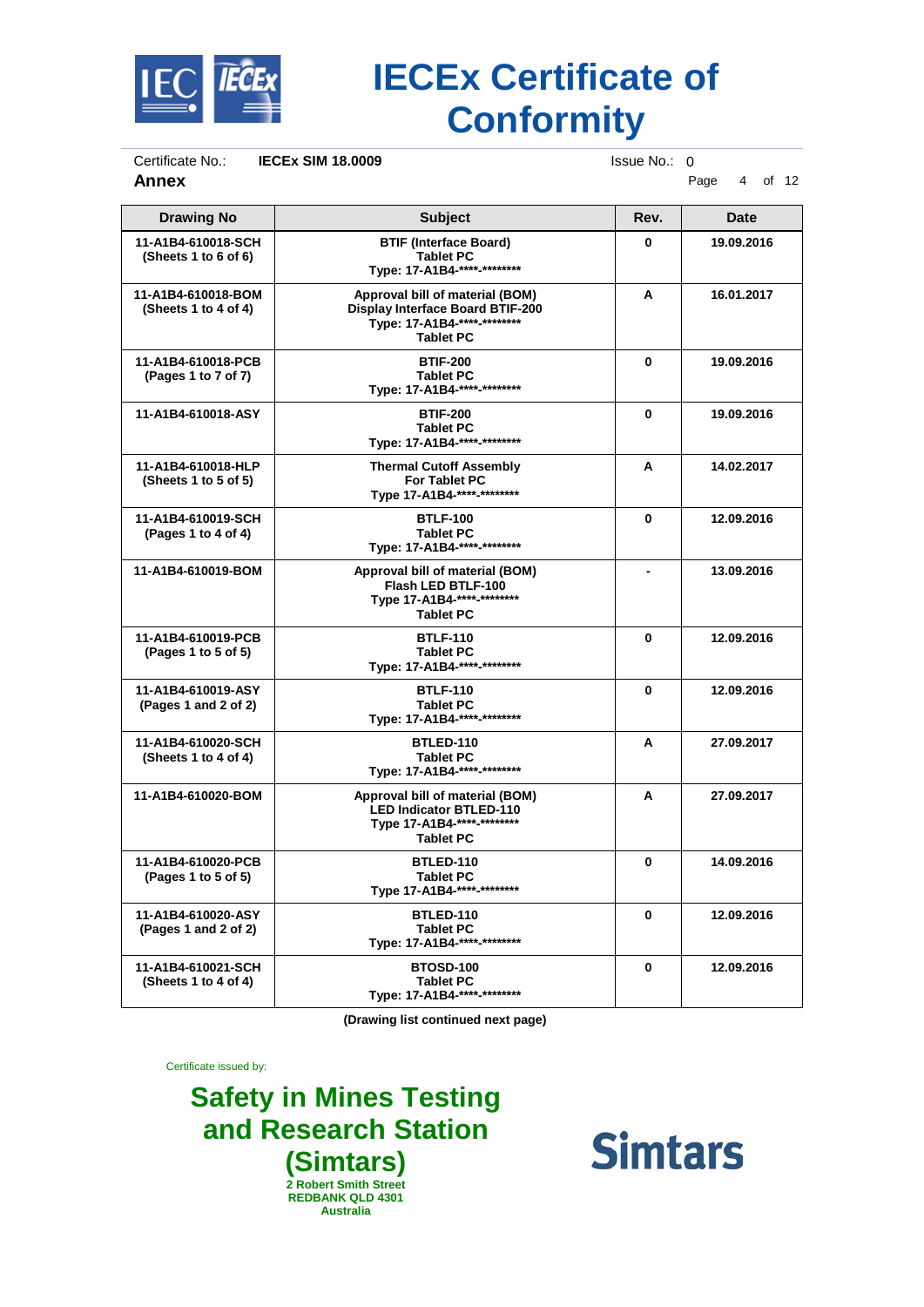

Certificate No.: **IECEx SIM 18.0009** Issue No.: 0<br>**Annex** P

**Annex** Page 5 of 12

| <b>Drawing No</b>                          | <b>Subject</b>                                                                                                       | Rev.     | <b>Date</b> |
|--------------------------------------------|----------------------------------------------------------------------------------------------------------------------|----------|-------------|
| 11-A1B4-610021-BOM                         | Approval bill of material (BOM)<br><b>Front Buttons BTOSD-100</b><br>Type 17-A1B4-****-********<br><b>Tablet PC</b>  |          | 12.09.2016  |
| 11-A1B4-610021-PCB<br>(Pages 1 to 5 of 5)  | <b>BTOSD-100</b><br><b>Tablet PC</b><br>Type: 17-A1B4-****-********                                                  | $\bf{0}$ | 14.09.2016  |
| 11-A1B4-610021-ASY<br>(Paqes 1 and 2 of 2) | <b>BTOSD-100</b><br><b>Tablet PC</b><br>Type: 17-A1B4-****-********                                                  | 0        | 12.09.2016  |
| 11-A1B4-610022-SCH<br>(Sheets 1 to 4 of 4) | <b>BTEXP-100</b><br><b>Tablet PC</b><br>Type: 17-A1B4-****-********                                                  | 0        | 12.09.2016  |
| 11-A1B4-610022-BOM                         | Approval bill of material (BOM)<br><b>Expansion Port BTEXP-100</b><br>Type 17-A1B4-****-********<br><b>Tablet PC</b> | 0        | 20.09.2016  |
| 11-A1B4-610022-PCB<br>(4 pages)            | <b>BTEXP-100</b><br><b>Tablet PC</b><br>Type: 17-A1B4-****-********                                                  | 0        | 12.09.2016  |
| 11-A1B4-610022-ASY<br>(2 pages)            | BTEXP-100<br><b>Tablet PC</b><br>Type: 17-A1B4-****-********                                                         | $\bf{0}$ | 20.09.2016  |
| 11-A1B4-610023-SCH<br>(Sheets 1 to 3 of 3) | <b>POSMC-100</b><br><b>Tablet PC</b><br>Type: 17-A1B4-****-********                                                  | 0        | 12.09.2016  |
| 11-A1B4-610023-BOM                         | Approval bill of material (BOM)<br>Microphone left POSMC-100<br>Type 17-A1B4-****-********<br><b>Tablet PC</b>       | 0        | 12.09.2016  |
| 11-A1B4-610023-PCB<br>(Pages 1 to 5 of 5)  | <b>POSMC-100</b><br><b>Tablet PC</b><br>Type: 17-A1B4-****-********                                                  | $\bf{0}$ | 12.09.2016  |
| 11-A1B4-610023-ASY<br>(Pages 1 and 2 of 2) | <b>POSMC-100</b><br><b>Tablet PC</b><br>Type: 17-A1B4-****-********                                                  | 0        | 12.09.2016  |
| 11-A1B4-610024-SCH<br>(Pages 1 to 3 of 3)  | <b>POSMC2-100</b><br><b>Tablet PC</b><br>Type: 17-A1B4-****-********                                                 | 0        | 12.09.2016  |
| 11-A1B4-610024-BOM                         | Approval bill of material (BOM)<br>Microphone left POSMC2-100<br>Type 17-A1B4-****-********<br><b>Tablet PC</b>      |          | 12.09.2016  |
| 11-A1B4-610024-PCB<br>(Pages 1 to 5 of 5)  | <b>POSMC2-100</b><br><b>Tablet PC</b><br>Type: 17-A1B4-****-********                                                 | 0        | 12.09.2016  |

**(Drawing list continued next page)**

Certificate issued by:

**Safety in Mines Testing and Research Station (Simtars) 2 Robert Smith Street REDBANK QLD 4301 Australia**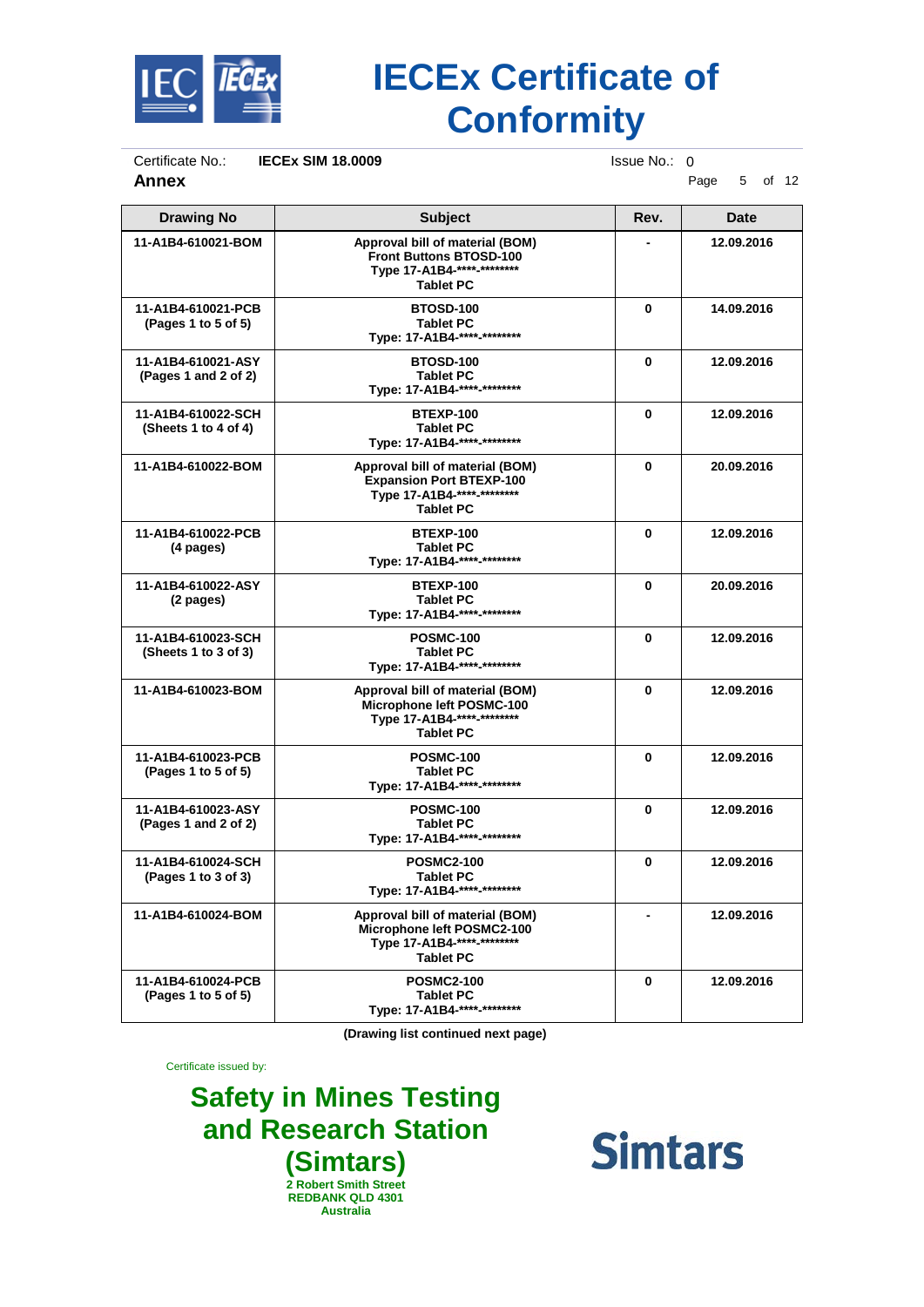

Certificate No.: **IECEx SIM 18.0009** Issue No.: 0<br>**Annex** P

**Annex** Page 6 of 12

| <b>Drawing No</b>                          | <b>Subject</b>                                                                                                             | Rev.         | <b>Date</b> |
|--------------------------------------------|----------------------------------------------------------------------------------------------------------------------------|--------------|-------------|
| 11-A1B4-610024-ASY<br>(Pages 1 to 2 of 2)  | <b>POSMC2-100</b><br><b>Tablet PC</b><br>Type: 17-A1B4-****-********                                                       | $\bf{0}$     | 12.09.2016  |
| 11-A1B4-610025-SCH                         | RF521PLUS(WM-NB)<br><b>Tablet PC</b><br>Type: 17-A1B4-****-********                                                        | $\bf{0}$     | 17.11.2016  |
| 11-A1B4-610025-BOM                         | Approval bill of material (BOM)<br><b>RFID- / NFC-Reader</b><br>Type 17-A1B4-****-********<br><b>Tablet PC</b>             | $\bf{0}$     | 17.11.2016  |
| 11-A1B4-610025-PCB<br>(6 pages)            | <b>Tablet PC</b><br>Type: 17-A1B4-****-********                                                                            | 0            | 2016-09-29  |
| 11-A1B4-610025-ASY<br>(2 pages)            | <b>Tablet PC</b><br>Type: 17-A1B4-****-********                                                                            | $\bf{0}$     | 29.09.2016  |
| 11-A1B4-610026-SCH                         | <b>Explosion-proof Battery</b><br><b>Tablet PC</b><br>Type: 17-A1B4-****-********                                          | $\mathbf{0}$ | 14.09.2016  |
| 11-A1B4-610026-BOM                         | Approval bill of material (BOM)<br><b>External Battery Control Board</b><br>Type 17-A1B4-****-********<br><b>Tablet PC</b> | A            | 06.04.2017  |
| 11-A1B4-610026-PCB<br>(Pages 1 to 7 of 7)  | <b>BATTER_CTL_BRD</b><br><b>Tablet PC</b><br>Type: 17-A1B4-****-********                                                   | $\bf{0}$     | 06.10.2016  |
| 11-A1B4-610026-ASY<br>(Pages 1 and 2 of 2) | <b>BATTER_CTL_BRD</b><br><b>Tablet PC</b><br>Type: 17-A1B4-****-********                                                   | $\bf{0}$     | 06.10.2016  |
| 11-A1B4-610027-SCH                         | <b>Explosion-proof Battery</b><br><b>Tablet PC</b><br>Type: 17-A1B4-****-********                                          | A            | 09.02.2017  |
| 11-A1B4-610027-BOM                         | Approval bill of material (BOM)<br><b>External Battery IO Board</b><br>Type 17-A1B4-****-********<br><b>Tablet PC</b>      | A            | 09.02.2017  |
| 11-A1B4-610027-PCB<br>(Pages 1 to 5 of 5)  | <b>EXT BATTERY 10-110</b><br><b>Tablet PC</b><br>Type: 17-A1B4-****-********                                               | $\bf{0}$     | 06.10.2016  |
| 11-A1B4-610027-ASY<br>(Pages 1 and 2 of 2) | EXT BATTERY_IO-110<br><b>Tablet PC</b><br>Type: 17-A1B4-****-********                                                      | $\bf{0}$     | 06.10.2016  |
| 11-A1B4-610028-SCH                         | <b>Explosion-proof Battery</b><br><b>Tablet PC</b><br>Type: 17-A1B4-****-********                                          | $\bf{0}$     | 14.09.2016  |

**(Drawing list continued next page)**

Certificate issued by:

**Safety in Mines Testing and Research Station (Simtars) 2 Robert Smith Street REDBANK QLD 4301 Australia**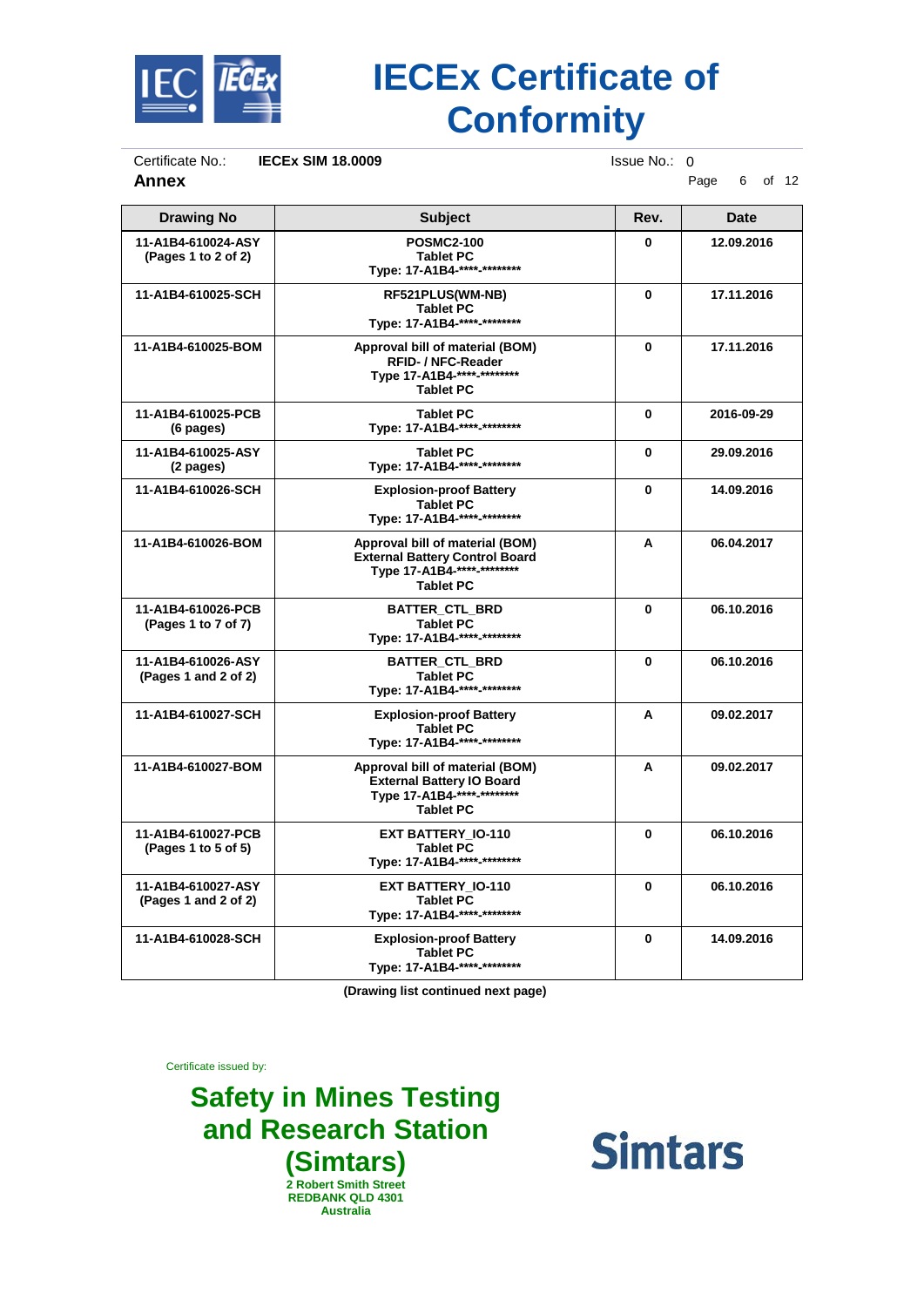

Certificate No.: **IECEx SIM 18.0009** Issue No.: 0<br>**Annex** P

**Annex** Page 7 of 12

| <b>Drawing No</b>                              | <b>Subject</b>                                                                                                            | Rev.         | <b>Date</b> |
|------------------------------------------------|---------------------------------------------------------------------------------------------------------------------------|--------------|-------------|
| 11-A1B4-610028-BOM                             | Approval bill of material (BOM)<br><b>Internal Battery</b><br>Type 17-A1B4-**** <sub>-*********</sub><br><b>Tablet PC</b> | A            | 06.04.2017  |
| 11-A1B4-610028-PCB<br>(Pages 1 to 5 of 5)      | <b>INTERNAL BATTERY</b><br><b>Tablet PC</b><br>Type: 17-A1B4-****-********                                                | $\bf{0}$     | 06.10.2016  |
| 11-A1B4-610028-ASY                             | <b>INTERNAL BATTERY</b><br><b>Tablet PC</b><br>Type: 17-A1B4-****-********                                                | $\bf{0}$     | 06.10.2016  |
| 11-A1B4-610028-HLP<br>(Sheets 1 to 4 of 4)     | <b>Temperature Sensor</b><br>For Tablet PC, Battery Packs<br>Type: 17-A1B4-****-********                                  | $\bf{0}$     | 20.12.2016  |
| 11-A1B4-610029-SCH<br>(Sheets 1 to 4 of 4)     | <b>Tablet PC</b><br>Type: 17-A1B4-****-********                                                                           | $\mathbf{0}$ | 27.10.2016  |
| 11-A1B4-610029-ASY                             | <b>LCD Board</b><br><b>Tablet PC</b><br>Type: 17-A1B4-****-********                                                       |              | 27.10.2016  |
| 11-A1B4-610030-SCH                             | EXC31603353UAG_10P1_20160112<br><b>Tablet PC</b><br>Type: 17-A1B4-****-********                                           | A            | 22.02.2017  |
| 11-A1B4-610030-BOM                             | <b>Tablet PC</b><br>Type: 17-A1B4-****-*********                                                                          | A            | 22.02.2017  |
| 11-A1B4-610030-PCB<br>(Paqes 1 and 2 of 2)     | <b>Tablet PC</b><br>Type: 17-A1B4-****-********                                                                           | A            | 22.02.2017  |
| 11-A1B4-610030-ASY<br>(Pages 1 and 2 of 2)     | <b>Tablet PC</b><br>Type: 17-A1B4-****-********                                                                           | A            | 22.02.2017  |
| 11-A1B4-610031<br>(Pages 1 to 17 of 17)        | Wi-Fi Main Antenna Specification<br><b>Tablet PC</b><br>Type: 17-A1B4-****-********                                       | A            | 08.10.2018  |
| 11-A1B4-610032-SCH<br>(Pages 1 to 3 of 3)      | <b>FBTDK-100</b><br><b>Tablet PC</b><br>Type: 17-A1B4-****-********                                                       | $\bf{0}$     | 15.08.2016  |
| 11-A1B4-610032-BOM                             | Approval bill of material (BOM)<br>FPC Docking FBTDK-100<br>Type 17-A1B4-****-********<br><b>Tablet PC</b>                | $\bf{0}$     | 15.08.2016  |
| 11-A1B4-610032-PCB<br>(4 pages)                | <b>Tablet PC</b><br>Type: 17-A1B4-****-********                                                                           | $\bf{0}$     | 15.08.2016  |
| 11-A1B4-610032-ASY<br>(2 pages)                | <b>Tablet PC</b><br>Type: 17-A1B4-****-*********                                                                          | $\bf{0}$     | 15.08.2016  |
| 11-A1B4-610033-SCH<br>(Sheets 1, 3 and 4 of 4) | <b>FBTDT-110</b><br><b>Tablet PC</b><br>Type: 17-A1B4-**** <sub>-*********</sub>                                          | $\bf{0}$     | 15.08.2016  |

**(Drawing list continued next page)**

Certificate issued by:

**Safety in Mines Testing and Research Station (Simtars) 2 Robert Smith Street REDBANK QLD 4301 Australia**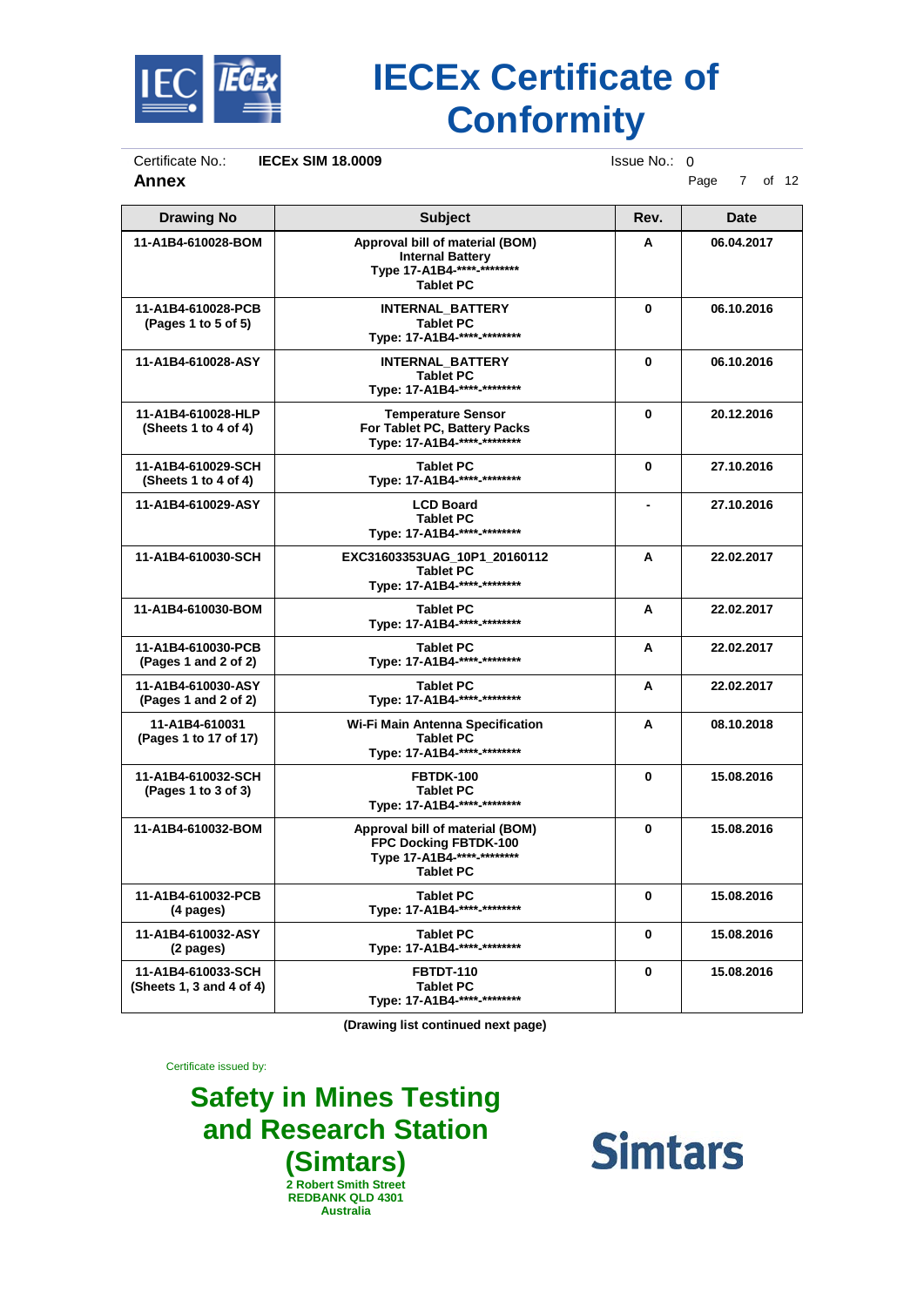

Certificate No.: **IECEx SIM 18.0009** Issue No.: 0<br>**Annex** P

**Annex** Page 8 of 12

| <b>Drawing No</b>                          | <b>Subject</b>                                                      | Rev.         | <b>Date</b> |
|--------------------------------------------|---------------------------------------------------------------------|--------------|-------------|
| 11-A1B4-610033-PCB<br>(4 pages)            | <b>Tablet PC</b><br>Type: 17-A1B4-****-********                     | $\mathbf{0}$ | 15.08.2016  |
| 11-A1B4-610034-SCH<br>(Sheets 1 to 4 of 4) | <b>FBTIF-100</b><br><b>Tablet PC</b><br>Type: 17-A1B4-****-******** | $\bf{0}$     | 14.09.2016  |
| 11-A1B4-610034-PCB<br>(6 pages)            | <b>FBTIF-120</b><br><b>Tablet PC</b><br>Type: 17-A1B4-****-******** | $\bf{0}$     | 14.09.2016  |
| 11-A1B4-610034-ASY                         | <b>FBTIF-120</b><br><b>Tablet PC</b><br>Type: 17-A1B4-****-******** | 0            | 14.09.2016  |
| 11-A1B4-610035                             | 101RC0141311<br><b>Tablet PC</b><br>Type: 17-A1B4-****-********     | $\mathbf{0}$ | 12.10.2016  |
| 11-A1B4-610035-BOM                         | <b>Tablet PC</b><br>Type: 17-A1B4-****-********                     | $\bf{0}$     | 12.10.2016  |
| 11-A1B4-610035-PCB<br>$(3$ pages)          | <b>Tablet PC</b><br>Type: 17-A1B4-****-********                     | $\mathbf{0}$ | 12.10.2016  |
| 11-A1B4-610036                             | 101RC0141321<br><b>Tablet PC</b><br>Type: 17-A1B4-****-*********    | 0            | 12.10.2016  |
| 11-A1B4-610036-BOM                         | <b>Tablet PC</b><br>Type: 17-A1B4-****-********                     | $\mathbf{0}$ | 13.10.2016  |
| 11-A1B4-610036-PCB<br>(Pages 1 to 3 of 3)  | <b>Tablet PC</b><br>Type: 17-A1B4-****-********                     | A            | 22.02.2017  |
| 11-A1B4-610037-SCH<br>(4 pages)            | FBTHYS-100<br><b>Tablet PC</b><br>Type: 17-A1B4-****-********       | $\mathbf{0}$ | 20.09.2016  |
| 11-A1B4-610037-PCB<br>(4 pages)            | FBTHYS-110<br><b>Tablet PC</b><br>Type: 17-A1B4-****-********       | $\bf{0}$     | 20.09.2016  |
| 11-A1B4-610038                             | QTFFC-003110<br><b>Tablet PC</b><br>Type: 17-A1B4-****-********     | $\bf{0}$     | 28.11.2016  |
| 11-A1B4-610039-SCH<br>(4 pages)            | <b>FBTBR-100</b><br><b>Tablet PC</b><br>Type: 17-A1B4-****-******** | $\bf{0}$     | 20.09.2016  |
| 11-A1B4-610039-PCB<br>(4 pages)            | <b>FBTBR-100</b><br><b>Tablet PC</b><br>Type: 17-A1B4-****-******** | 0            | 20.09.2016  |
| 11-A1B4-610040-SCH<br>(Sheets 1 to 4 of 4) | FBTEXP-100<br><b>Tablet PC</b><br>Type: 17-A1B4-****-********       | $\bf{0}$     | 15.08.2016  |

**(Drawing list continued next page)**

Certificate issued by:

**Safety in Mines Testing and Research Station (Simtars) 2 Robert Smith Street REDBANK QLD 4301 Australia**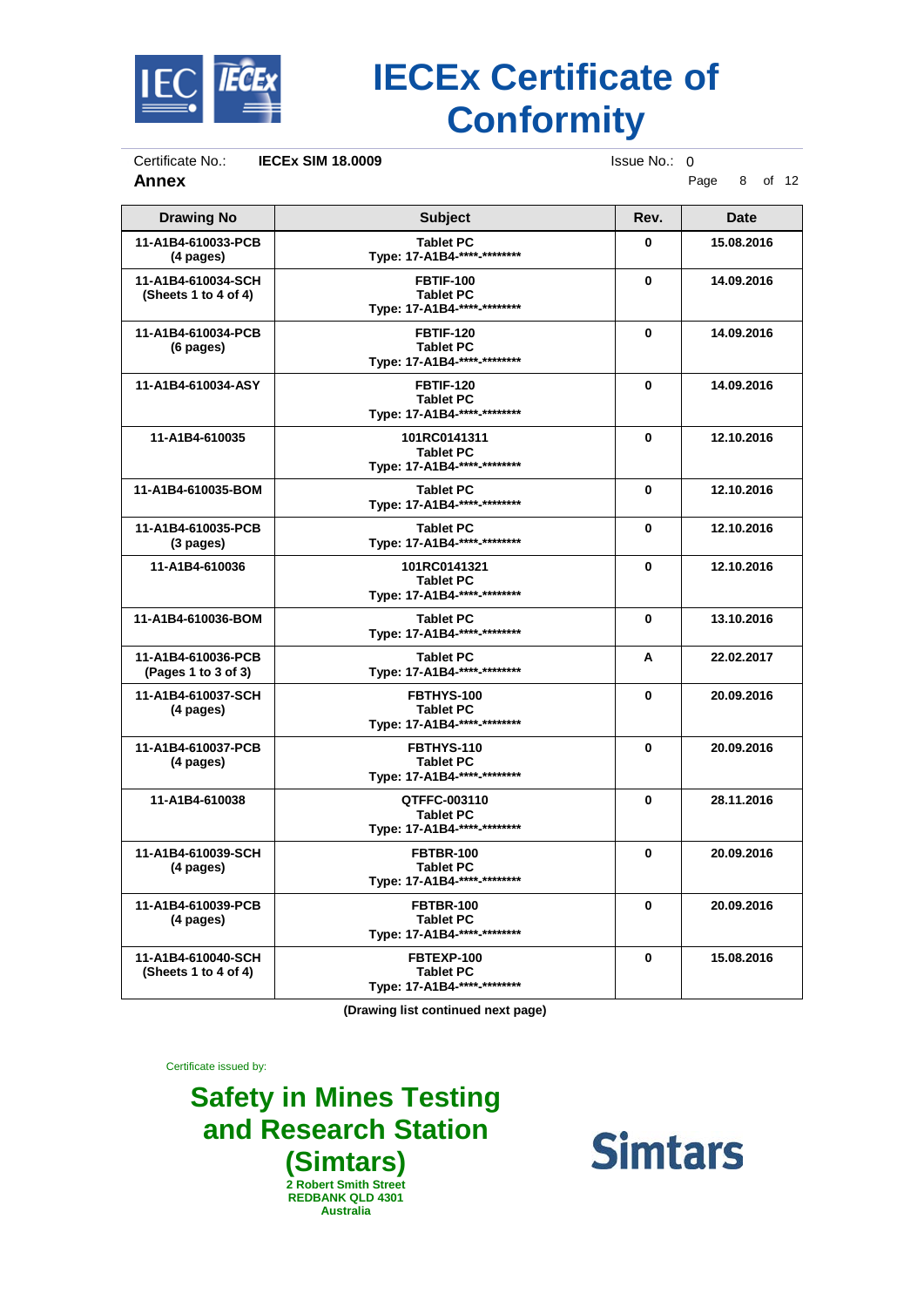

Certificate No.: **IECEx SIM 18.0009** Issue No.: 0<br>**Annex** P

**Annex** Page 9 of 12

| <b>Drawing No</b>                           | <b>Subject</b>                                                                                         | Rev.         | <b>Date</b> |
|---------------------------------------------|--------------------------------------------------------------------------------------------------------|--------------|-------------|
| 11-A1B4-610040-PCB<br>(4 pages)             | FBTEXP-100<br><b>Tablet PC</b><br>Type: 17-A1B4-****-********                                          | $\mathbf{0}$ | 15.08.2016  |
| 11-A1B4-610041<br>(Sheets 1 and 2 of 2)     | 2MP Front Camera Ah4220C2-S2-2Z7<br>Tablet-PC<br>Type: 17-A1B4-****-********                           | $\mathbf{0}$ | 20.09.2016  |
| 11-A1B4-610041-SCH<br>(Sheet 2 of 2)        | AH4220C2 WebCAM AU3832 + HM2055 + D-Mic<br><b>Tablet PC</b><br>Type: 17-A1B4-****-********             | $\mathbf{0}$ | 20.09.2016  |
| 11-A1B4-610042-SCH<br>(Sheet 1 of 2)        | Sonix Chip+OV5M<br><b>Tablet PC</b><br>Type: 17-A1B4-****-********                                     | 0            | 21.09.2016  |
| 11-A1B4-610042-BOM                          | SN9C5259AFG+OV5640<br><b>Tablet PC</b><br>Type: 17-A1B4-****-********                                  | 0            | 18.10.2016  |
| 11-A1B4-610042-PCB<br>$(5$ pages)           | <b>Tablet PC</b><br>Type: 17-A1B4-****-********                                                        | 0            | 21.09.2016  |
| 11-A1B4-610042-ASY                          | <b>Tablet PC</b><br>Type: 17-A1B4-****-********                                                        | 0            | 21.09.2016  |
| 11-A1B4-610043-SCH<br>(Sheets 1 and 2 of 2) | <b>SE4500 BLOCKBUSTER IMAGER</b><br><b>Tablet PC</b><br>Type: 17-A1B4-****-********                    | 0            | 15.12.2016  |
| 11-A1B4-610043-BOM<br>(4 pages)             | SE4500 (Main-Board)<br>Type: 17-A1B4-****-********<br><b>Tablet PC</b>                                 | 0            | 16.11.2016  |
| 11-A1B4-610043-PCB<br>(4 pages)             | <b>SE4500 BLOCKBUSTER IMAGER</b><br><b>Tablet PC</b><br>Type: 17-A1B4-****-********                    | $\bf{0}$     | 16.11.2016  |
| 11-A1B4-610043-ASY                          | <b>PCB ASSY</b><br><b>SE4500 BLOCKBUSTER IMAGER</b><br><b>Tablet PC</b><br>Type: 17-A1B4-****-******** | $\mathbf{0}$ | 15.12.2016  |
| 11-A1B4-610044-SCH                          | SE4500 LED-Board<br><b>Tablet PC</b><br>Type: 17-A1B4-****-********                                    | 0            | 16.11.2016  |
| 11-A1B4-610044-BOM                          | SE4500 LED-Board<br><b>Tablet PC</b><br>Type: 17-A1B4-****-********                                    | $\bf{0}$     | 16.11.2016  |
| 11-A1B4-610044-PCB<br>(Sheets 1 to 3 of 3)  | SE4500 LED-Board<br><b>Tablet PC</b><br>Type: 17-A1B4-****-********                                    | 0            | 16.11.2016  |
| 11-A1B4-610044-ASY<br>(Sheets 1 and 2 of 2) | SE4500 LED-Board<br><b>Tablet PC</b><br>Type: 17-A1B4-****-********                                    | 0            | 16.11.2016  |

**(Drawing list continued next page)**

Certificate issued by:

**Safety in Mines Testing and Research Station (Simtars) 2 Robert Smith Street REDBANK QLD 4301 Australia**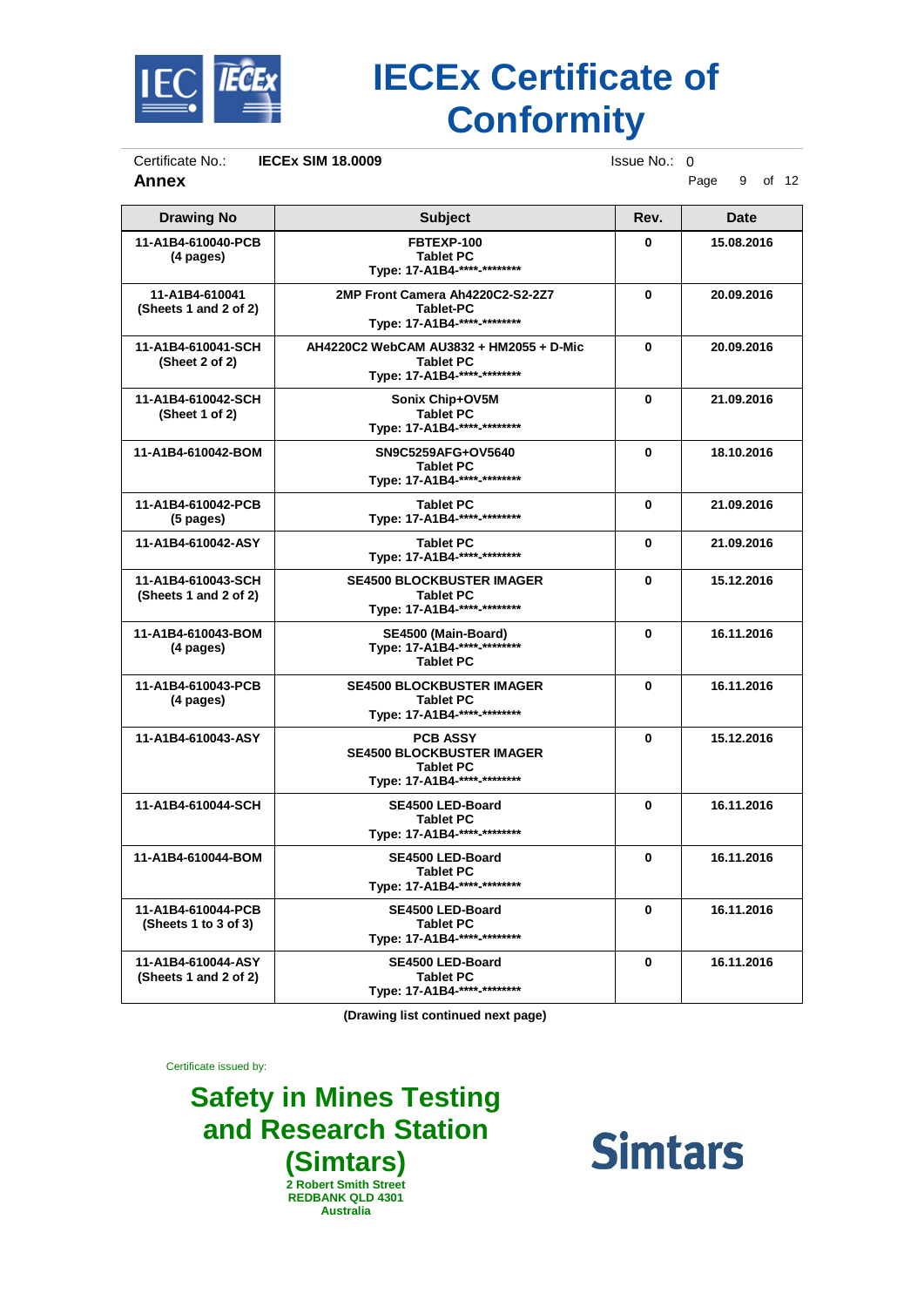

Certificate No.: **IECEx SIM 18.0009** Issue No.: 0<br>**Annex** P

**Annex** Page 10 of 12

| <b>Drawing No</b>                       | <b>Subject</b>                                                                                  | Rev.     | <b>Date</b> |
|-----------------------------------------|-------------------------------------------------------------------------------------------------|----------|-------------|
| 11-A1B4-610045<br>(Sheets 1 and 2 of 2) | 2MP Front Camera AG4220B24<br><b>Tablet PC</b><br>Type: 17-A1B4-****-********                   | O        | 17.03.2017  |
| 11-A1B4-610045-SCH<br>(Sheet 2 of 2)    | AG4220C24 WebCAM AU3841 + GC2155<br><b>Tablet PC</b><br>Type: 17-A1B4-****-********             | $\bf{0}$ | 17.03.2017  |
| 11-A1B4-610046<br>(Sheets 1 and 2 of 2) | <b>Connecting Wire MB - Internal Battery</b><br><b>Tablet PC</b><br>Type: 17-A1B4-****-******** | A        | 05.07.2017  |
| 11-A1B4-610047                          | 94EZ08Z080E4<br><b>Tablet PC</b><br>Type: 17-A1B4-****-********                                 | 0        | 30.11.2016  |
| 11-A1B4-610048                          | 94JL02L020E0<br><b>Tablet PC</b><br>Type: 17-A1B4-****-********                                 | $\bf{0}$ | 30.11.2016  |
| 11-A1B4-610049                          | 94EZ05Z060EB<br><b>Tablet PC</b><br>Type: 17-A1B4-**** <sub>-*********</sub>                    | A        | 25.01.2017  |
| 11-A1B4-610050                          | 94EZ05Z060EB<br><b>Tablet PC</b><br>Type: 17-A1B4-****-********                                 | A        | 25.01.2017  |
| 11-A1B4-610051                          | 94JW02L02000<br><b>Tablet PC</b><br>Type: 17-A1B4-****-********                                 | A        | 1.02.2017   |
| 11-A1B4-610052                          | 94EZ05Z060EC<br><b>Tablet PC</b><br>Type: 17-A1B4-**** <sub>-*********</sub>                    | $\bf{0}$ | 30.11.2016  |
| 11-A1B4-610053                          | 94EZ04Z080E8<br><b>Tablet PC</b><br>Type: 17-A1B4-**** <sub>-*********</sub>                    | 0        | 30.11.2016  |
| 11-A1B4-610054                          | 612520000000<br><b>Tablet PC</b><br>Type: 17-A1B4-****-********                                 | 0        | 30.11.2016  |
| 11-A1B4-610055                          | <b>FLEXIBLE FLAT CABLE</b><br><b>Tablet PC</b><br>Type: 17-A1B4-****-********                   | 0        | 06.12.2016  |
| 11-A1B4-610056                          | <b>GPS-Antenna</b><br>Tablet-PC<br>Type: 17-A1B4-****-********                                  | 0        | 22.12.2016  |
| 11-A1B4-610056-SCH                      | ED43Bb15610-0040<br><b>Tablet PC</b><br>Type: 17-A1B4-****-********                             | 0        | 12.09.2016  |
| 11-A1B4-610057-SCH                      | MIT-AA43DHA-AZA<br><b>Tablet PC</b><br>Type: 17-A1B4-****-********                              | 0        | 25.04.2017  |

**(Drawing list continued next page)**

Certificate issued by:

**Safety in Mines Testing and Research Station (Simtars) 2 Robert Smith Street REDBANK QLD 4301 Australia**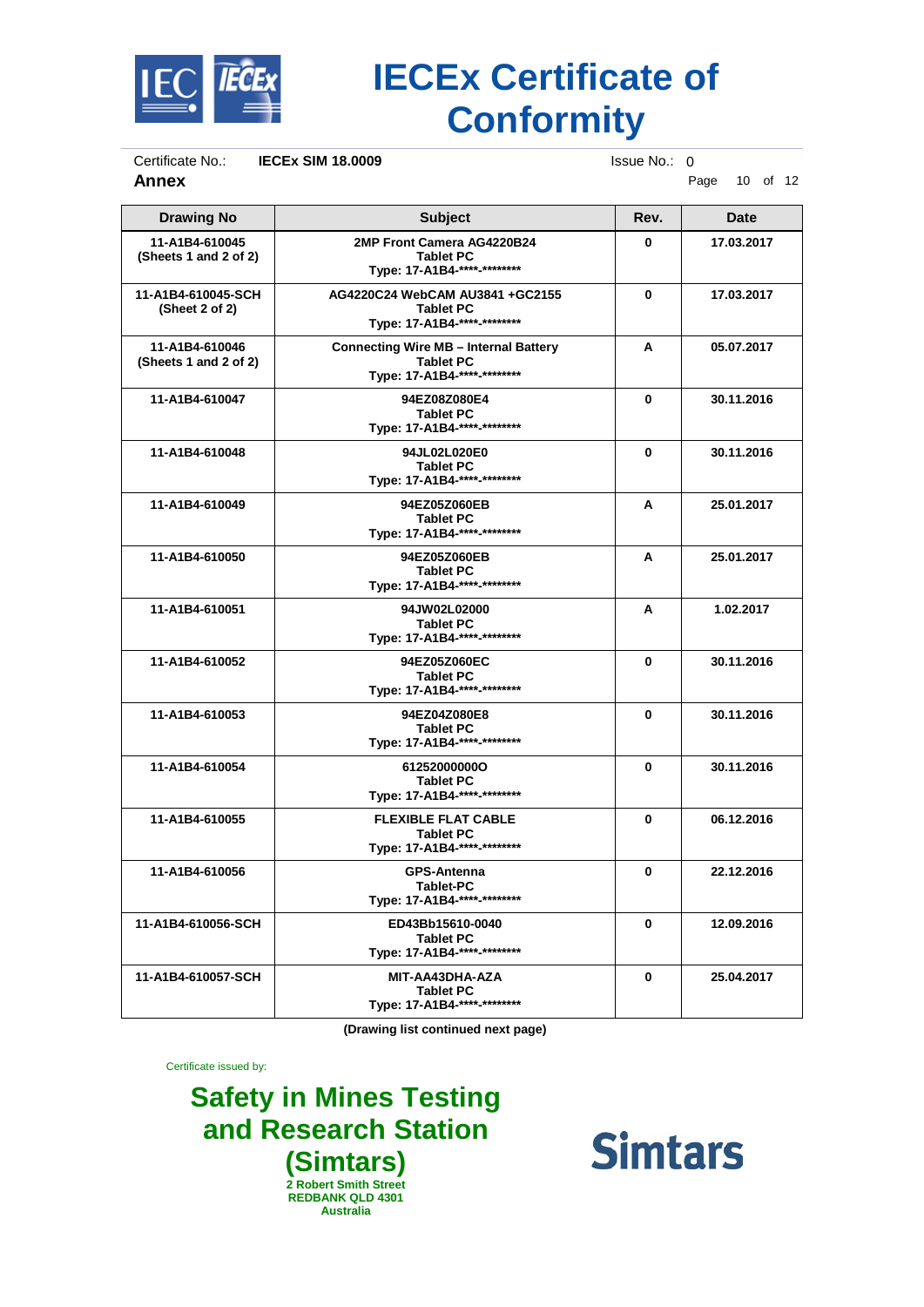

Certificate No.: **IECEx SIM 18.0009** Issue No.: 0<br>**Annex** P

**Annex** Page 11 of 12

| <b>Drawing No</b>                           | <b>Subject</b>                                                                                                                                   | Rev.     | Date       |
|---------------------------------------------|--------------------------------------------------------------------------------------------------------------------------------------------------|----------|------------|
| 11-A1B4-610057-BOM                          | MIT-AA43DHA-AZA<br><b>Tablet PC</b><br>Type: 17-A1B4-**** <sub>-*********</sub>                                                                  | O.       | 25.04.2017 |
| 11-A1B4-610057-PCB<br>(Pages 1 to 11 of 11) | <b>Tablet PC</b><br>Type: 17-A1B4-****-********                                                                                                  | 0        | 06.04.2017 |
| 11-A1B4-610057-ASY<br>(Pages 1 and 2 of 2)  | <b>Tablet PC</b><br>Type: 17-A1B4-****-********                                                                                                  | 0        | 06.04.2017 |
| 11-A1B4-610058-SCH                          | <b>UMLMA</b><br><b>Tablet PC</b><br>Type: 17-A1B4-****-********                                                                                  | 0        | 10.02.2017 |
| 11-A1B4-610058-BOM                          | 5 MP Camera, IZONE UMLMA V2.0<br>Type: 17-A1B4-****-********<br><b>Tablet PC</b>                                                                 | $\bf{0}$ | 10.02.2017 |
| 11-A1B4-610058-PCB<br>(Pages 1 to 5 of 5)   | <b>Tablet PC</b><br>Type: 17-A1B4-****-********                                                                                                  | 0        | 10.02.2017 |
| 11-A1B4-610058-ASY                          | <b>Tablet PC</b><br>Type: 17-A1B4-****-********                                                                                                  | 0        | 10.02.2017 |
| 11-A1B4-610061<br>(Sheets 1 to 8 of 8)      | <b>Autofocus Coil Assembly</b><br>For Tablet PC, Rear Camera IZONE-5MP<br>Tvpe: 17-A1B4-****-********                                            | A        | 10.10.2018 |
| 11-A1B4-610062                              | <b>ATP Industrial Grade Nanodural</b><br><b>USB Module card series</b><br><b>Tablet PC</b><br>Type: 17-A1B4-****-********                        | $\bf{0}$ | 14.12.2016 |
| 11-A1B4-610063<br>(Pages 1 to 3 of 3)       | AF1GSDI; AF2GSDI, AF4GSDI, AF8GSDI, AF16GSDI,<br>AF32GSDI, AF1GUDI, AF2GUDI, AF4GUDI, AF8GUDI<br><b>Tablet PC</b><br>Type: 17-A1B4-****-******** | A        | 14.11.2017 |
| 11-A1B4-6D0001 V1                           | User Manual<br>Industry Tablet PC 10.1"<br>Agile X IS<br>Type: 17-A1B4-****-********                                                             |          | 11.10.2018 |
| 11-A1B4-650001                              | <b>Marking</b><br>Tablet-PC; Type 17-A1B*-****-******AU                                                                                          |          | 29.11.2018 |

Certificate issued by:

#### **Safety in Mines Testing and Research Station (Simtars) 2 Robert Smith Street REDBANK QLD 4301 Australia**